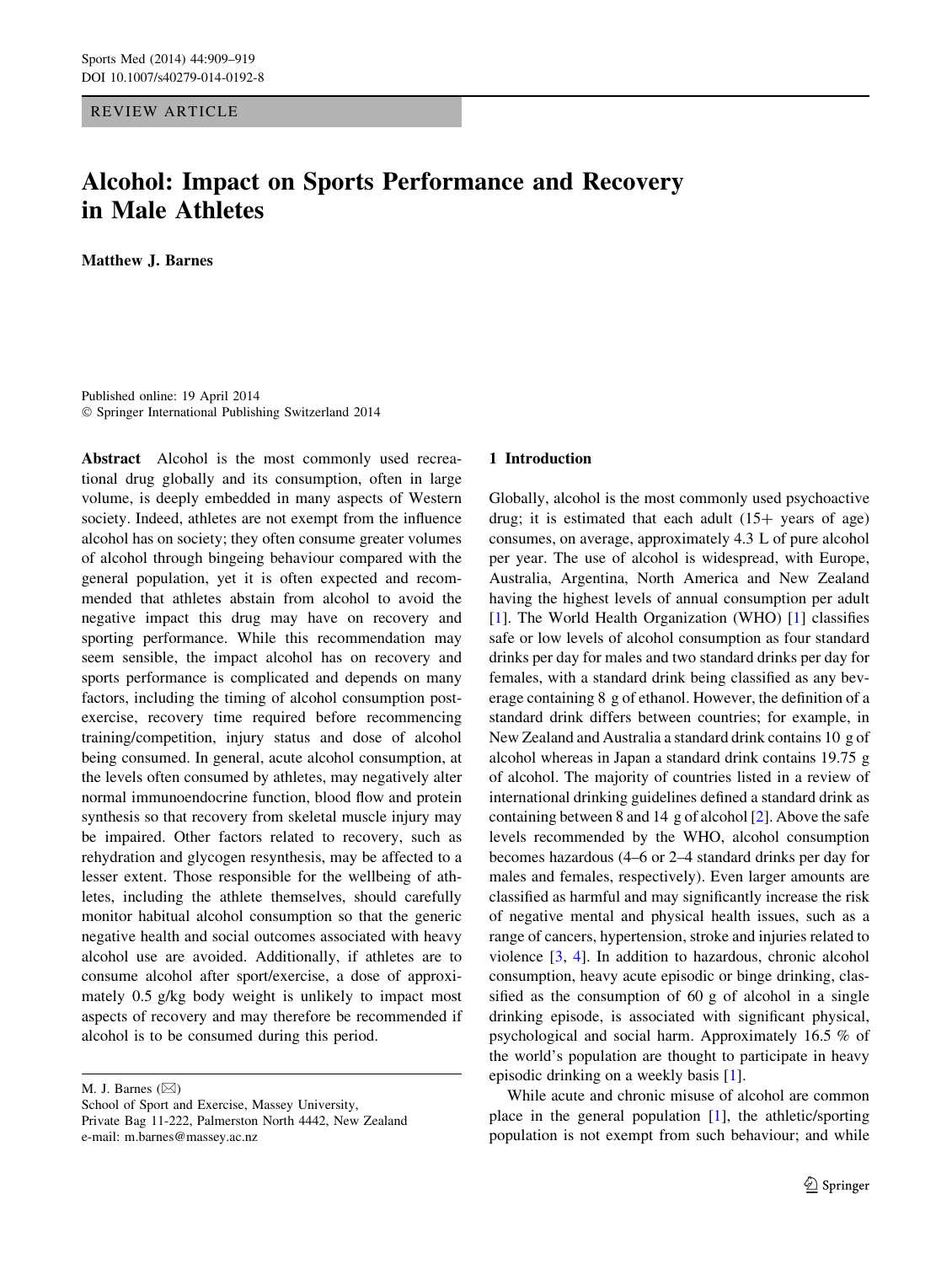recommendation for abstinence from alcohol for athletes is common, this recommendation may not be overly practical due to the role of alcohol in society [[5\]](#page-7-0). Athletes may not consider alcohol as harmful in the same way they consider other recreational drugs [[6\]](#page-7-0); therefore, in order to educate athletes, and others, a full understanding of the implications alcohol consumption may have on sporting performance, recovery from exercise and, perhaps more importantly, general health, is required. It is therefore the aim of this review to outline the influence alcohol has on sports performance and recovery, while additionally highlighting aspects related to health that may be altered by acute alcohol consumption. Finally, recommendations will be made for safe, appropriate use of alcohol in the sporting environment. Due to a dearth of information relating to the effects of alcohol specifically on female sportspeople, this review will focus primarily on the impact alcohol has on the male athlete; however, many of the effects of alcohol are likely to affect both sexes equally.

# 2 Methods

A search was performed using the Web of Science, MED-LINE, PubMed, ScienceDirect and GoogleScholar search engines to investigate the drinking habits of athletes and the acute effects alcohol may have on factors associated with sports/exercise performance and recovery. Articles considered for inclusion in this review had to address at least one of the following topics: alcohol use by athletes or sportspeople; the influence of alcohol, at physiologically relevant doses, on post-exercise recovery and/or factors associated with recovery, in vivo or in vitro; the impact of acute alcohol consumption on physical and/or exercise performance. The key search terms 'alcohol' OR 'ethanol' were used in combination with the following: 'athletes', 'sportspeople', 'performance', 'exercise', 'sport', 'recovery', 'immune function', 'inflammation', 'skeletal muscle injury', 'exercise induced muscle damage', 'protein synthesis', 'hormone', 'hydration', 'glycogen repletion', blood flow'. Additional manual searches were carried out from the reference lists of recovered articles. Due to the extensive nature and variety of topics covered by the search, there was no limit to the search period. As the drinking habits of some athletes may not be truly represented within the reviewed literature, anecdotal evidence is presented to provide an indication of occasional, 'extreme' alcohol consumption that may occur in some sports.

# 3 Alcohol Use in the Sporting Population

Much of the information regarding alcohol use by sportspeople comes from large surveys of US college students.

These studies consistently reveal that students involved or partly involved in sports not only drink alcohol more regularly, they also have a higher tendency to drink to get drunk and therefore binge on alcohol more often than those students with no involvement in sports [\[7–9](#page-8-0)]. Similarly, while French sporting students reported drinking less frequently than their peers in the general population, they reported more frequent episodes of alcohol intoxication. A strong relationship was evident between sex and frequency of intoxication, with males more likely to be intoxicated on ten or more occasions in a year compared with the females surveyed [[10\]](#page-8-0).

It is worth noting that, in many countries, the university population as a whole exhibits greater rates of hazardous alcohol consumption than occurs in the general population  $[11–13]$  $[11–13]$ . This suggests that the addition of sporting participation magnifies the hazardous drinking culture that appears to be embedded in university student life. This fact should be considered when dealing with the well-being of college athletes.

Regular, hazardous alcohol consumption has been found amongst sportspeople, both student and non-student, competing at all levels of competition, with at least half of those surveyed reporting regular hazardous, binge-drinking behaviour [\[14–16](#page-8-0)]. Given the rate of such behaviour in the general population is approximately 16.5 % [\[1](#page-7-0)] the results of these studies are cause for concern. Of note, hazardous drinking is typically most evident in males and team-sports participants [[14,](#page-8-0) [17](#page-8-0)], a fact supported by the high rates of hazardous alcohol use reported by males competing in contact team sports.

Hazardous alcohol consumption has been reported amongst rugby league [\[18](#page-8-0)], rugby union [[19,](#page-8-0) [20\]](#page-8-0) and Australian Rules football [[21–24\]](#page-8-0) players, with these populations reporting regular, single-session alcohol consumption up to nine times the recommended, safe amount. Additionally, such behaviour is regularly reported on by the media when high-profile sportsmen, from a wide range of sporting codes, commit socially unacceptable, alcoholrelated offences. Seen as reward for the hard work put in during training and the match, or as an integral part of club culture, the majority of the hazardous alcohol use reported by sportspeople occurs in the hours after the match [[18,](#page-8-0) [21,](#page-8-0) [23](#page-8-0), [24](#page-8-0)]. Additionally, anecdotal evidence suggests that team bonding and, in some sports, initiation into the club or team, typically involves the consumption of alcohol at high doses. While the majority of alcohol consumption reported by sportspeople occurs in the hours after sport, prolonged periods (2 or more days) of alcohol consumption at the conclusion of a season, or between matches and training, has been reported anecdotally and in the media. While such behaviour has not previously been acknowledged in the scientific literature, the occurrence of such behaviour and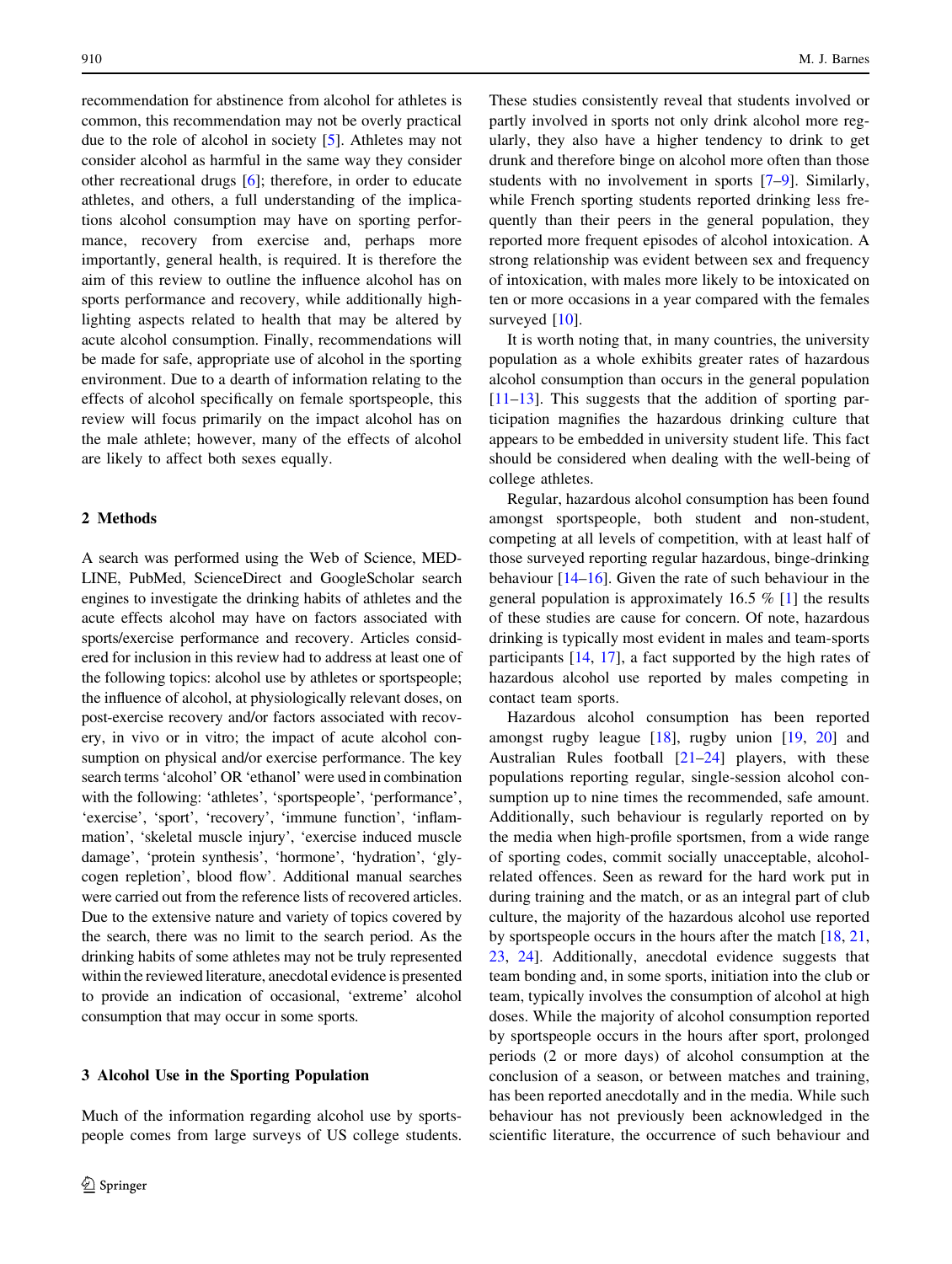| Reference                  | Dose consumed                                                 | Performance measure                                                                                                     | Effect on performance           |  |
|----------------------------|---------------------------------------------------------------|-------------------------------------------------------------------------------------------------------------------------|---------------------------------|--|
| Bond et al. $[101]$        | 0.44 ml/kg BW of 95 $%$ ethanol                               | Maximal, progressive cycling test                                                                                       | No effect                       |  |
| Bond et al. $[101]$        | 0.88 ml/kg BW of 95 $%$ ethanol                               | Maximal, progressive cycling test                                                                                       | No effect                       |  |
| Houmard et al. $[102]$     | Breath alcohol below 0.5 mg/ml                                | 5-mile treadmill time trial                                                                                             | No effect                       |  |
| Lecoultre and Schutz [27]  | $0.5$ g/kg lean BW                                            | 60-min cycling time trial                                                                                               | Decrease in total work done     |  |
| Kendrick et al. [28]       | 25 ml 10 min before and 30 min<br>after the onset of exercise | Treadmill run at 80–85 $%$<br>Three of the four subjects failed<br>to complete the allocated time<br>$VO2max$ intensity |                                 |  |
| McNaughton and Preece [29] | Breath alcohol of 0.01 mg/ml<br>and $0.1$ mg/ml               | $100-m$ run                                                                                                             | No effect                       |  |
|                            |                                                               | $200-m$ run                                                                                                             | Increased time (dose-dependent) |  |
|                            |                                                               | $400-m$ run                                                                                                             | Increased time (dose-dependent) |  |
|                            |                                                               | $800-m$ run                                                                                                             | Increased time (dose-dependent) |  |
|                            |                                                               | $1.500-m$ run                                                                                                           | Increased time (dose-dependent) |  |
| Poulsen et al. [30]        | 1.59 g and 1.48 g/kg BW for males<br>and females respectively | Isometric and isokinetic strength                                                                                       | No effect                       |  |

Table 1 Studies investigating the effects of pre-exercise alcohol consumption published since the release of the American College of Sports Medicine's Position Stand on Alcohol and Sport [\[25\]](#page-8-0)

BW body weight,  $VO_{2max}$  maximal oxygen uptake

its impact on player health, safety and performance warrants attention in the future.

An argument often put forward when considering the drinking behaviour of young males participating in contact team sports is that ''they are just doing what young men do''. However, the rates of hazardous drinking in this population compared with that of their peers in the general population indicates that young sportsmen consume far greater amounts of alcohol, particularly through bingeing behaviour, and therefore put themselves and others at greater risk of alcohol-related harm.

Anecdotally, there may be a belief, albeit a misguided one, amongst sportspeople, managers and coaches that the consumption of alcohol at low to moderate amounts will help the athlete sleep and reduce sensations of pain after their sporting event. These perceived benefits of alcohol consumption, along with the use of alcohol to enhance social interaction, may further perpetuate the drinking behaviour of this population.

#### 4 Alcohol and Sports Performance

The release of the American College of Sports Medicine (ACSM) Position Stand [[25\]](#page-8-0) on the use of alcohol in sports highlighted the potentially deleterious effects alcohol can have on physical performance; up until then, alcohol was often viewed as having ergogenic properties [\[26](#page-8-0)]. The available literature and trend in research at the time meant that the ACSM Position Stand almost exclusively addressed the effects of pre-exercise alcohol consumption on subsequent physical performance. The ACSM Position Stand [[25\]](#page-8-0) concludes that acute alcohol use may impair strength, power, muscular endurance, speed and cardiovascular endurance. However, no detrimental effect of alcohol on maximal oxygen uptake, heart rate, stroke volume, muscle blood flow and respiratory dynamics during exercise was reported.

Since the release of the Position Stand, much of the research into the effects of pre-exercise alcohol consumption on performance has proven inconclusive, with a number of studies reporting contradictory findings. This is most likely due to the use of different doses of alcohol, different exercise protocols and modalities (i.e. running vs. cycling) and variability between subjects for alcohol tolerance. The studies completed since the release of the ACSM Position Stand are summarised in Table 1.

Together with the conclusions of the ACSM Position Stand [[25\]](#page-8-0), the findings of Lecoultre and Schutz [\[27](#page-8-0)], Kendrick et al. [[28\]](#page-8-0) and McNaughton and Preece [[29\]](#page-8-0) strongly suggest that low to moderate doses of alcohol do not positively influence performance; rather, they are likely to decrease endurance performance. It is less clear whether alcohol use impacts measures of strength, with the Position Stand [[25\]](#page-8-0) reporting mixed results for measures of strength after alcohol consumption. Although alcohol may act at a number of locations important to force production within the central nervous system (CNS), the results of Poulsen et al. [\[30](#page-8-0)] further suggest that muscular strength is not affected even at high doses.

Given what is now known about the alcohol use of athletes, that they are more likely to consume alcohol after exercise, the findings of previous research, including the ACSM [\[25](#page-8-0)] Position Stand and the subsequent research outlined above, seem to have limited application to much of the sporting population. Perhaps more important and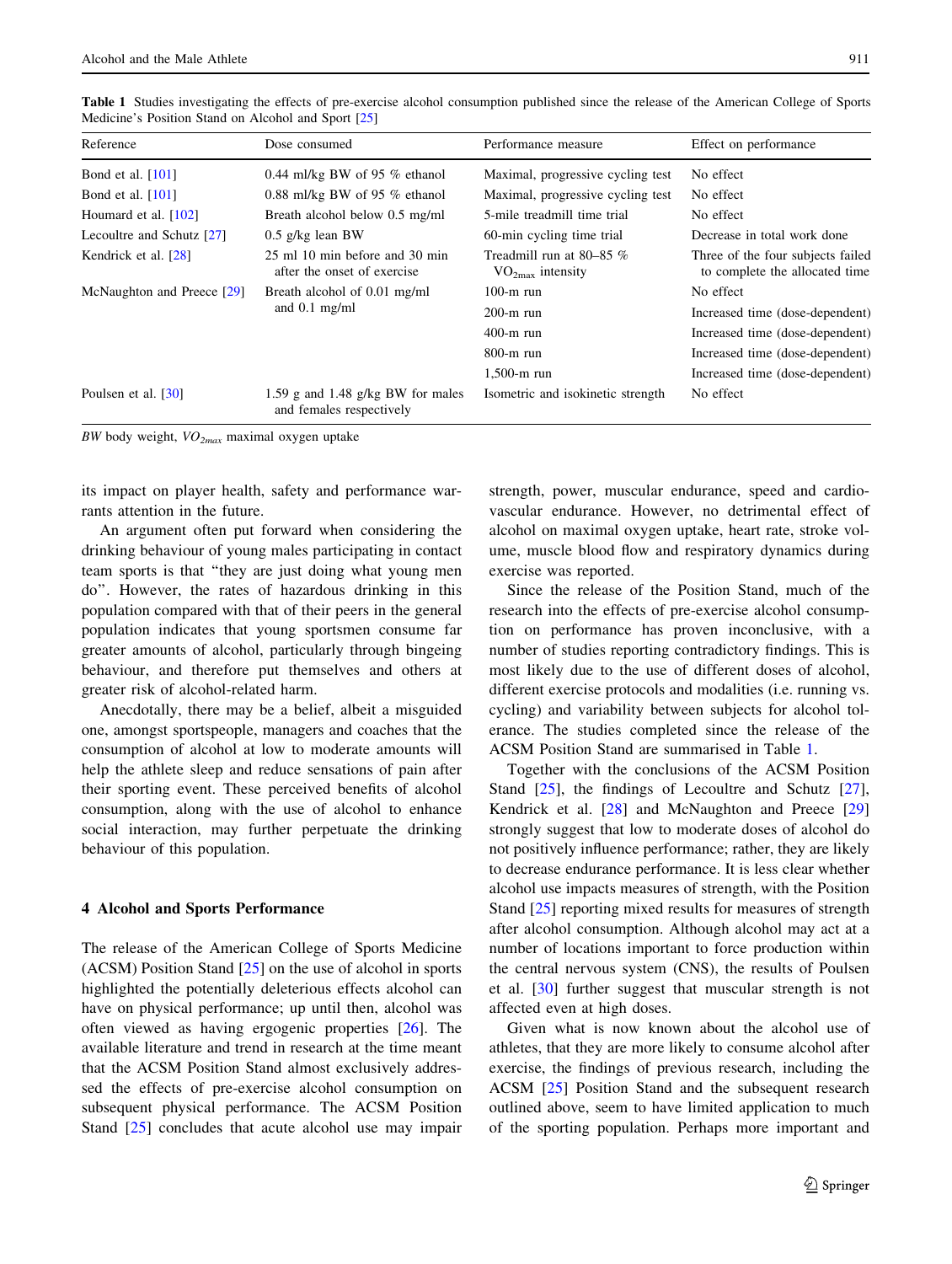relevant is how the consumption of alcohol after exercise alters recovery and adaptation.

# 5 Alcohol, Recovery and Subsequent Performance

Investigations into the effects of post-exercise alcohol use on recovery have tended to focus on factors that influence or are associated with recovery, or proxies for recovery, rather than investigating whether a return to optimal performance is impaired by post-exercise alcohol use. For example, strategies such as rehydration, restoration of energy stores and accelerated injury repair are thought to be essential if optimal recovery is to be achieved [[31,](#page-8-0) [32](#page-8-0)]. Whether these indirect measures of recovery reflect a return to pre-exercise performance is debatable.

#### 5.1 Metabolic Recovery

During strenuous exercise, liver and muscle glycogen stores may be reduced, while sweating can result in dehydration (fluid loss of 2–5 % body mass or greater) [\[33](#page-8-0)]. Dehydration has been shown to impair performance [\[34](#page-8-0)] and so adequate rehydration and restoration of electrolytes after exercise is important to ensure recovery before the next training session or event [[31,](#page-8-0) [35\]](#page-8-0). Equally important to recovery is the repletion of muscle glycogen. Optimal refuelling strategies depend on the type and duration of exercise as well as the time between exercise bouts or events. It has been suggested that the best opportunity for optimising glycogen stores occurs when carbohydrate is consumed in the initial hours after exercise; after that time, glycogen storage rates decrease significantly [\[33](#page-8-0)]. However, in many sports this period after competition may be spent consuming alcohol instead of following correct nutritional strategies.

#### 5.1.1 Post-Exercise Rehydration

Early studies investigating a diuretic effect of alcohol confirmed the long-held belief that the consumption of alcohol increases urinary output [[36\]](#page-8-0) through the inhibition of vasopressin (antidiuretic hormone) [[37–39\]](#page-8-0). More recently, Hobson and Maughan [[40\]](#page-8-0) reported that the diuretic effect of alcohol, at least at a dose of 4 % alcohol, is dependent on hydration status, with a reduced alcoholrelated diuresis seen when participants were in a hypohydrated state.

The negative effect alcohol has on the restoration of fluid balance after exercise has been confirmed by Shirreffs and Maughan [\[41](#page-8-0)]. A range of doses, equivalent to approximately 0, 0.24, 0.49 and 0.92 g of alcohol/kg body weight (BW), were utilised to investigate the effects of acute alcohol consumption on rehydration after dehydrating exercise. Only the highest dose was found to significantly increase urine output, reduce the recovery rate of blood volume and therefore delay recovery from the dehydrated state, suggesting that alcohol in dilute concentrations has little effect on rehydration.

The reduced diuresis [[40\]](#page-8-0) and lack of effect on rehydration [\[41](#page-8-0)] at low doses of alcohol may allow athletes to consume small volumes of alcohol, at a dose less than 0.49 g/kg BW, after exercise without negatively impacting rehydration. However, if fluid replacement is not a priority, for example if optimal performance is not required the next day, then the consumption of alcohol post-exercise in larger volumes may be acceptable, at least from a hydration stand point.

#### 5.1.2 Post-Exercise Glycogen Resynthesis

Although the consumption of alcohol may impact hepatic gluconeogenesis [[42\]](#page-8-0), glucose utilisation and glucose uptake into skeletal muscle [[43,](#page-8-0) [44\]](#page-8-0), all of which could contribute to decreased performance if alcohol was consumed prior to exercise, it appears that alcohol has little or no effect on the resynthesis of muscle glycogen after exercise. Burke and colleagues [\[45](#page-8-0)] compared the effects of three recovery diets, two of which contained alcohol, on post-exercise muscle glycogen resynthesis. Consumption of alcohol (1.5 g alcohol/kg BW) in conjunction with a high carbohydrate diet had no impact on post-exercise glycogen storage compared with a diet containing no alcohol. However, an alcohol 'displacement diet' where some carbohydrate-containing food was replaced by an isocaloric amount of alcoholic beverage, was found to impair glycogen repletion. This finding is most likely due to the reduced availability of substrate for glycogen resynthesis rather than any effect alcohol has on the process of glycogenesis. This dietary scenario is similar to that faced by athletes who consume alcoholic beverages postexercise instead of following appropriate nutritional strategies aimed at replenishing glycogen stores [\[45](#page-8-0)].

#### 5.2 Recovery from Soft Tissue Injury

Injury, particularly to skeletal muscle, is a common occurrence in many sports, especially contact team sports, and may be caused through collision with other competitors, impact with the ground or through eccentric muscular action [[31,](#page-8-0) [46\]](#page-8-0). From a performance point of view, the most important implication of muscle injury is a decrease in muscle function. Any loss in the ability to generate appropriate levels of force during competition or training is likely to be detrimental to the outcome of the event and may impact subsequent adaptation from training.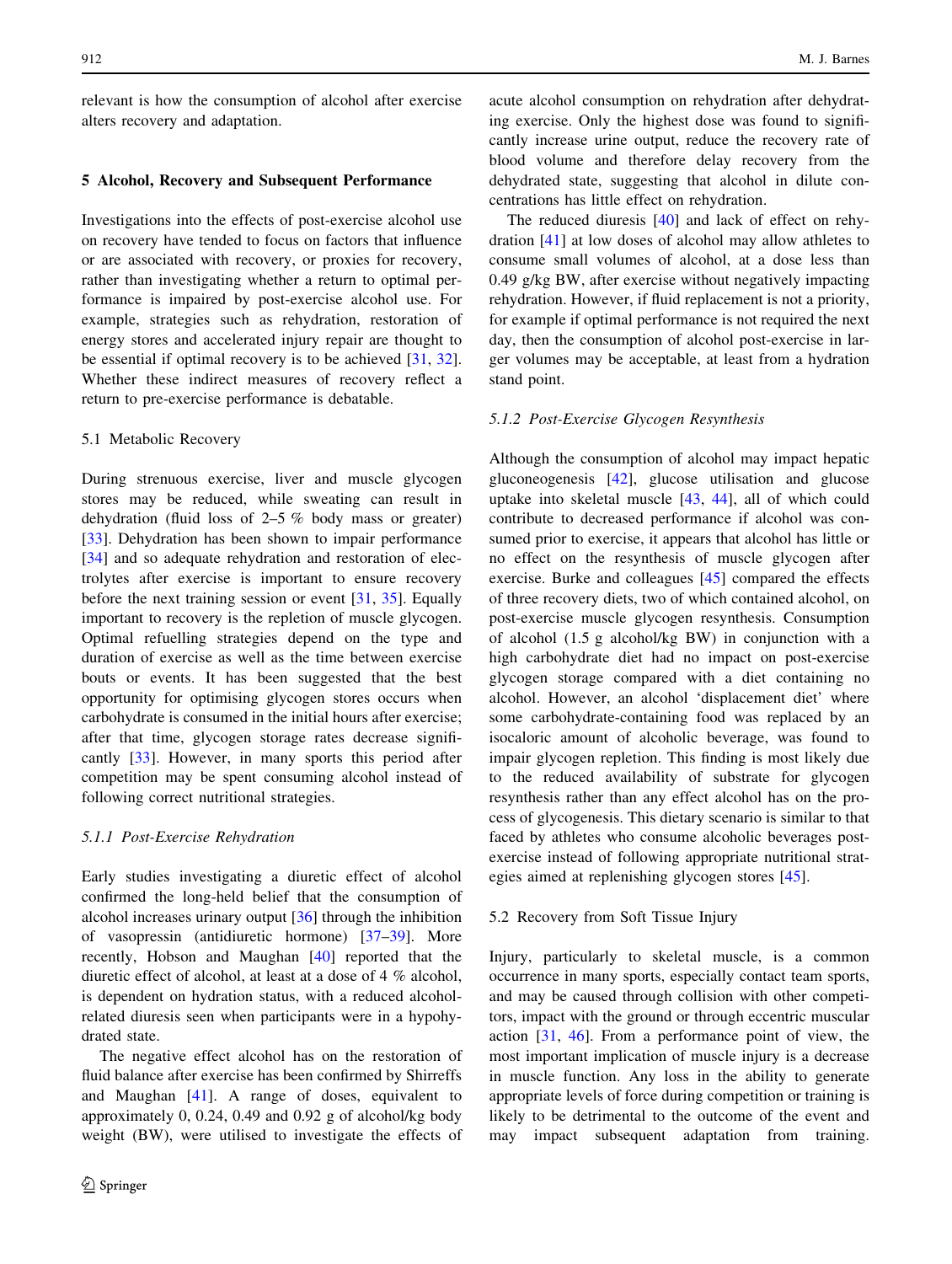Therefore, optimal recovery from damage to skeletal muscle is essential if a timely return to training and/or competition is required. Additionally, if full recovery is not achieved, the likelihood of further injury to the muscle may be increased [[47\]](#page-8-0). As with metabolic recovery, much of the evidence for the influence of alcohol on recovery from muscle injury is via indirect measures and association.

# 5.2.1 Immune Function

Under normal circumstances, the innate immune system responds to trauma by initiating a complex inflammatory response. Typically characterised by alterations in hormone and cytokine levels, this process directs phagocytosis, cell proliferation and differentiation to ensure the inflammatory stimulus is dealt with appropriately and subsequent recovery occurs [[48\]](#page-8-0). Although the specific role each inflammatory molecule plays in this process is not fully understood, the actions of several key molecules are now known. Many of these inflammatory molecules are affected by acute alcohol treatment.

Acute alcohol exposure upsets the balance of normal inflammatory processes, resulting in a net shift towards an anti-inflammatory environment through selective alterations in cytokine activity [\[49](#page-8-0)]. A major contributor to this altered immune state is the alcohol-induced downregulation or impairment of tumour necrosis factor (TNF)- $\alpha$ production [[50–52\]](#page-8-0). Such impairment results in a decrease in endothelial cell activation and therefore a reduction in the expression of cell adhesion molecules (CAMs), thus negatively affecting neutrophil–endothelial cell adhesion. Furthermore, without normal concentrations of  $TNF-\alpha$ , the endothelium is unable to produce a number of proinflammatory molecules which usually act to magnify the inflammatory response [\[53](#page-9-0)]. In addition, acute alcohol treatment also inhibits interleukin  $(IL)-1\beta$  and  $IL-6$ expression [[54–56\]](#page-9-0), further limiting the pro-inflammatory response to trauma.

While negatively affecting pro-inflammatory molecules, the presence of alcohol also increases production of antiinflammatory molecules. The production of transforming growth factor (TGF)- $\beta$ , and therefore its immuno-inhibitory action, is increased at physiologically relevant levels of alcohol [[52\]](#page-8-0). Along with inhibiting cellular proliferation, increased TGF- $\beta$  activity is also likely to inhibit inflammatory cytokine production and lessen the overall effectiveness of the immune response [[50\]](#page-8-0). Acute alcoholrelated increases in IL-10 levels augment the anti-inflammatory state, leading to inhibition of T-cell proliferation and downregulation of pro-inflammatory cytokine activity [\[52](#page-8-0), [56\]](#page-9-0). Prostaglandin  $E_2$  (PGE<sub>2</sub>) production by monocytes is also increased after acute ethanol stimulation. Similar to the actions of TGF- $\beta$  and IL-10, increased levels of PGE<sub>2</sub> inhibit inflammatory cytokine production, T-cell proliferation and monocyte antigen presentation capacity [\[57](#page-9-0)].

Essential to the early stages of the inflammatory process, neutrophils are directly affected by clinically relevant levels of alcohol. As with the effects of alcohol on the endothelium's ability to express CAMs, the expression of neutrophil surface adhesion molecules is also inhibited. Such inhibition significantly impacts neutrophil migration. As well as limiting the neutrophil's ability to move to the site of inflammation, alcohol also inhibits superoxide production, an important weapon in the process of phagocytosis [\[58](#page-9-0)].

In addition to these acute alterations in immune function, which may negatively affect the outcome of skeletal muscle injury, the chronic use of alcohol at harmful or hazardous levels may further compromise the immune system so that an individual's susceptibility to illness and infection is greatly increased [\[59](#page-9-0)]. It is possible that, when combined with acute and chronic alcohol-related changes to the immune system, the temporary immunosuppression [\[60](#page-9-0)] associated with exercise may further reduce an athlete's ability to deal with illness. Further research is required to understand this relationship.

# 5.2.2 Skeletal Muscle Blood Flow

Along with other restorative strategies aimed at limiting blood flow to the injured tissue, such as compression and contract water therapy [\[46](#page-8-0), [61](#page-9-0)], abstinence from alcohol during the injured state is routinely advised. The evidence for this recommendation, however, appears to be mostly anecdotal, stemming from the known vasodilatory effect of alcohol [[62\]](#page-9-0). Although, under normal circumstances, alcohol acts as a peripheral vasodilator at the skin and a vasoconstrictor at the muscle [[63,](#page-9-0) [64\]](#page-9-0), evidence from animal studies suggests that changes in the normal response to trauma, including elevations in vasopressin, adrenaline and noradrenaline, are inhibited when alcohol is consumed prior to trauma/injury [[65\]](#page-9-0). This inability to limit blood flow to the site of injury is likely to contribute to the increased oedema that has been observed when alcohol is consumed prior to experimentally-induced trauma [\[66](#page-9-0), [67](#page-9-0)]. Coupled with alterations in immune function, increased blood flow to the site of injury may increase the severity of the injury and negatively impact the rate and outcome of recovery [[68\]](#page-9-0).

# 5.2.3 Endocrine Effects

As with the innate immune system, the acute consumption of alcohol has been shown to have a profound impact on the endocrine system; a summary of the acute effects of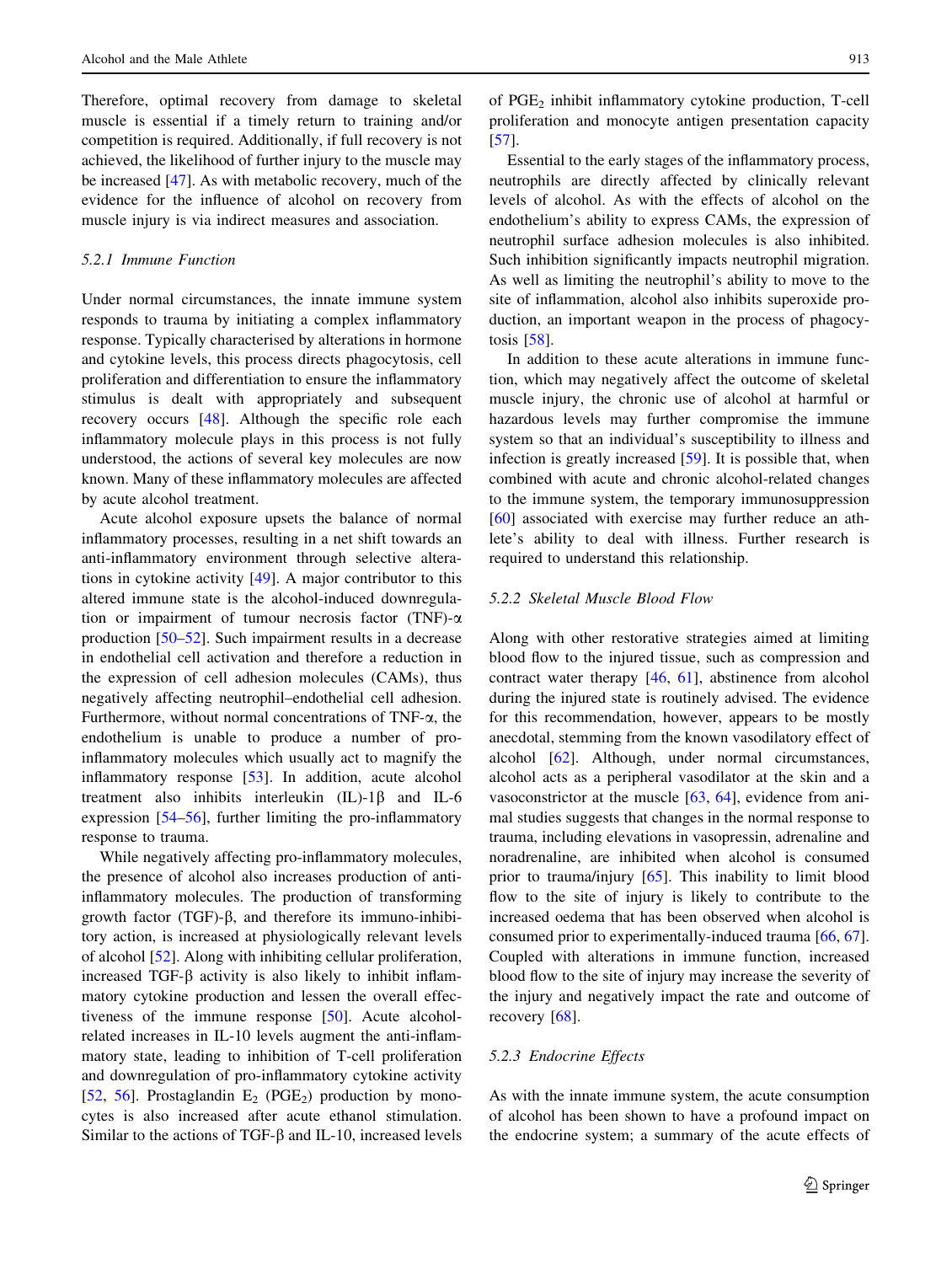| Reference                   | Hormone              |          | Effect on secretion Physiological implication                                                               |  |
|-----------------------------|----------------------|----------|-------------------------------------------------------------------------------------------------------------|--|
| Perman $[103]$              | Adrenaline           | Increase | Increased heart rate, tachycardia, hypertension                                                             |  |
| Ireland et al. $[104]$      |                      |          |                                                                                                             |  |
| Ylikahri et al. [105]       | Cortisol             | Increase | Negatively affect reproductive function, increase blood glucose                                             |  |
| Rivier and Vale $[106]$     |                      |          |                                                                                                             |  |
| Boileau $[107]$             | Dopamine             | Increase | May reinforce alcohol use                                                                                   |  |
| Gordon et al. [108]         | Estrogen             | Increase | May have feminising effects on males                                                                        |  |
| Leppäluoto et al. $[109]$   | Human growth hormone | Decrease | May impact a number of biochemical process                                                                  |  |
| Prinz et al. $[110]$        |                      |          |                                                                                                             |  |
| Marks $[111]$               | Insulin              | Increase | Hypoglycemia, if in a fasted state or if consumed with high<br>carbohydrate food                            |  |
| Mendelson et al. [112]      | Luteinizing hormone  | Decrease | Decrease testosterone production                                                                            |  |
| Leppäluoto et al. [109]     |                      |          |                                                                                                             |  |
| Rupp et al. [113]           | Melatonin            | Decrease | Sleep fragmentation and disruption                                                                          |  |
| Badawy [114]                | Serotonin            | Decrease | Aggression, dysphoria                                                                                       |  |
| Mendelson et al. [112]      | Testosterone         | Decrease | Decreased muscle function, osteoporosis, anaemia,<br>decreased libido, impotence, infertility, feminisation |  |
| Gordon et al. $[115]$       |                      |          |                                                                                                             |  |
| Badr and Bartke [116]       |                      |          |                                                                                                             |  |
| Kleeman et al. $[39]$       | Vasopressin          | Decrease | Increase in urine output                                                                                    |  |
| Eisenhofer and Johnson [37] |                      |          |                                                                                                             |  |

Table 2 The effects of alcohol on a select number of hormones, and the physiological implications of these changes

alcohol on a select number of hormones is presented in Table 2. Alcohol detrimentally impacts normal hormonal balance so that a range of factors, including sleep quality, mood, metabolism and cardiovascular function, may all be affected during and/or after alcohol consumption. Importantly for males, when consumed acutely in large doses (1.5 g alcohol/kg BW), alcohol has a negative effect on testosterone production which, together with an increased conversion rate of testosterone and androstenedione to their respective estrogens, leads to feminising effects such as gynecomastia and testicular atrophy [[69\]](#page-9-0). Additionally, a decrease in testosterone may also impact skeletal muscle function, bone density and red blood cell numbers [\[70](#page-9-0)]. While large doses of alcohol negatively affect testosterone levels, Sarkola and Eriksson [[71\]](#page-9-0) found that a low dose of alcohol (0.5 g/kg BW) has the opposite effect on testosterone while additionally reducing androstenedione levels. Sarkola and Eriksson [\[71\]](#page-9-0) proposed that the change in the ratio of nicotinamide adenine dinucleotide  $(NAD<sup>+</sup>)$  and its reduced form, nicotinamide adenine dinucleotide plus hydrogen (NADH), in the liver during alcohol metabolism may result in a decreased rate of testosterone oxidation, thus leading to the observed increase in testosterone and decrease in androstenedione.

Anabolic hormones play an essential role in wound healing, in particular protein synthesis and skeletal muscle regeneration [[72,](#page-9-0) [73](#page-9-0)]. Therefore, it is possible that the effect of alcohol on anabolic hormone secretion may negatively impact this phase of the recovery and adaptive process. When consumed after exhaustive aerobic exercise, a dose of 1.5 g alcohol/kg BW prolongs the inhibitory effect alcohol has on testosterone [[74\]](#page-9-0). However, when consumed after resistance exercise, a lower dose (0.83 g alcohol/kg BW) of alcohol alters elevations in cortisol, thus extending the post-exercise catabolic state, while at the same time having no impact on testosterone [\[75](#page-9-0)]. Intriguingly, when consumed after resistance exercise, a dose of 1.09 g alcohol/kg BW results in an increase in free and total testosterone [\[76](#page-9-0)], a response opposite to that seen in the absence of resistance exercise. While the findings of Vingren et al. [\[76](#page-9-0)] suggest alcohol consumption has the potential to aid in the recovery and adaptation after resistance exercise, until further research is carried out it is premature to consider alcohol as a post-exercise tonic for enhancing muscular recovery.

The often contradictory responses to alcohol consumption highlight the difficulty and complexity associated with understanding the effects this drug has on normal physiological function as the outcome and mechanisms behind any given observation may be dependent on dose, sex, age and previous level of habitual alcohol use.

# 5.2.4 Protein Synthesis

Acute alcohol consumption may impact skeletal muscle recovery via its effects on protein synthesis. Both whole body and skeletal muscle protein synthesis, but not degradation [\[77](#page-9-0)], have been shown to be altered by acute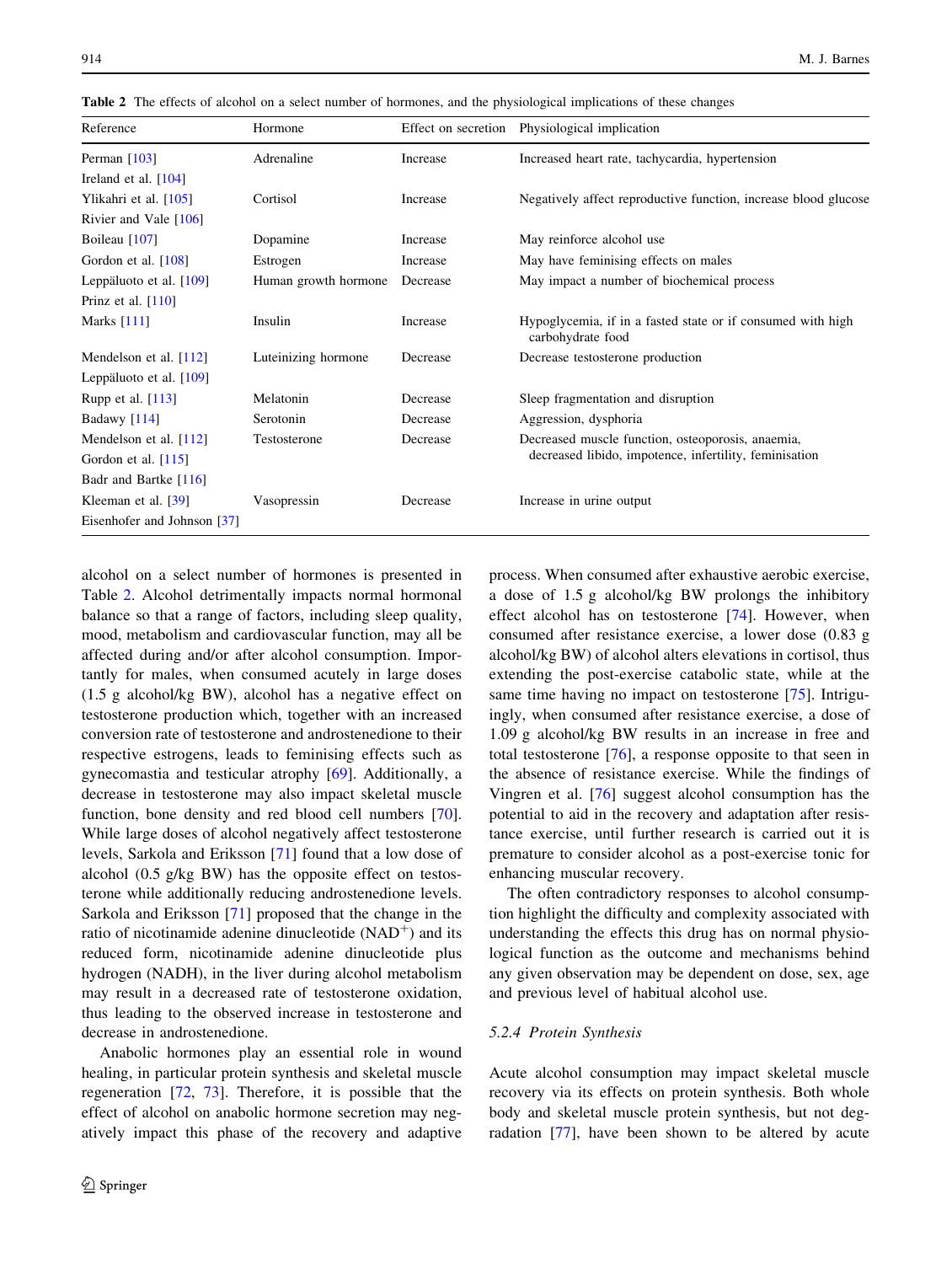alcohol treatment in rats, with skeletal muscle protein synthesis decreasing by as much as 75 % for at least 24 h post alcohol treatment [\[77–79](#page-9-0)]. In muscle, type II fibres appear to be more susceptible to alcohol than type I fibres [\[77](#page-9-0), [80\]](#page-9-0). Similarly, in vitro studies have shown a decrease in protein synthesis through the alcohol- and acetaldehyde-mediated impairment of insulin-like growth factor (IGF)-1 and insulin [[81\]](#page-9-0). Whether these effects are seen in humans at physiological circulating alcohol concentrations is unknown. To put these findings into perspective, the doses used in the majority of studies investigating alcohol's impact on protein synthesis is 75 mmol alcohol/kg BW [\[77–79](#page-9-0)]. This translates to 3.46 g/kg BW, which is equivalent to 241.9 g of alcohol, or 24 standard drinks, for a 70 kg individual. While this level of alcohol consumption is not unheard of amongst certain populations, including team sportspeople, ethically it may be difficult to identify whether the same findings hold true in vivo in humans. Recently, Parr et al. [[82\]](#page-9-0) investigated the effects of 1.5 g alcohol/kg BW, equivalent to  $12 \pm 2$  standard drinks, on muscle protein synthesis after a bout of concurrent training. Even when nutritional status was optimised in the post-exercise period, alcohol consumption was found to impair normal post-exercise muscle protein synthesis. This finding suggests alcohol consumption, post-exercise, may detrimentally impact recovery and adaptation. Given the importance of protein synthesis in recovery and adaptation after strenuous exercise [\[83](#page-9-0)], there is considerable scope for further research in this area.

# 5.2.5 Impact on Exercise-Induced Muscle Damage

The success of interventions aimed at improving recovery rates in a sport/medical setting is difficult to measure due to the random nature of injury, timing of presentation to a medical practitioner, and compliance by the patient in the days after assessment [\[84](#page-9-0)]; therefore, the use of exerciseinduced muscle damage (EIMD) has been used as a model of skeletal muscle injury to investigate a number of recovery modalities [[85–87\]](#page-9-0). The use of EIMD provides a level of control and repeatability that allows for direct assessment of the efficacy of a treatment on functional measures of recovery, rather than indirect measures that may or may not influence recovery such as those discussed in the previous section.

As with the majority of other studies investigating the interaction between alcohol and exercise, the first study to examine the combination of acute alcohol consumption and damage to skeletal muscle, via EIMD, had subjects consume alcohol prior to eccentric exercise. Although this scenario replicates the common occurrence of consuming alcohol and then, as a result of intoxication, sustaining an injury, its application to the sporting environment where alcohol is generally consumed after exercise may be limited. Clarkson and Reichsman [[88\]](#page-9-0) had subjects drink either a beverage containing 0.8 g alcohol/kg BW or a nonalcoholic control beverage 35 min prior to performing 50 maximal eccentric contractions of the elbow flexor muscles. No difference between treatments was evident in measures of creatine kinase, muscle soreness, isometric strength or range of motion.

Investigating the opposite and perhaps more realistic scenario for many sports, Barnes et al. [\[89](#page-9-0)] had subjects consume either 1 g alcohol/kg BW or an isovolumetric, isoenergetic non-alcoholic beverage 30 min after completing 300 eccentric contractions of the quadriceps. A significant difference in measures of isometric and isokinetic torque was found between the two treatments, with greater decrements in muscle function observed with alcohol. Further studies by Barnes et al. [\[90](#page-9-0), [91\]](#page-9-0) confirmed this initial finding that 1 g of alcohol/kg BW, but not 0.5 g/ kg BW [\[92](#page-9-0)], magnifies the loss in force typically associated with strenuous eccentric exercise. The mechanisms behind the effects of alcohol on muscle function, when combined with EIMD, are unknown; however, given the apparent negative influence of alcohol on immunoendocrine function, blood flow and protein synthesis, a combination of these factors, along with alterations in voluntary activation of skeletal muscle [\[91](#page-9-0)], may contribute to the greater force loss described by Barnes et al. [\[89–91](#page-9-0)].

The divergent findings of Clarkson and Reichsman [[88\]](#page-9-0) and Barnes et al. [[89–91\]](#page-9-0) may be due to several factors, including the magnitude of the damage induced by exercise (50 vs. 300 contractions), the muscle mass exercised (elbow flexors vs. knee extensors), the dose used (0.8 g vs. 1 g/kg BW) and the timing of alcohol consumption (prevs. post-exercise). It is not known whether the dose used by Clarkson and Reichsman [[88\]](#page-9-0) would impact recovery if consumed after exercise; indeed, more research is required to fully understand the dose response of alcohol impact on EIMD.

#### 5.3 Recovery from Contact Team Sport

When significant muscle damage is not present it appears that alcohol consumed after strenuous exercise does not impact physical recovery and performance in the days after the exercise bout/drinking episode. Using contact teamsports as a model, Barnes et al. [[93\]](#page-9-0) found no effect of 1 g of alcohol/kg BW on recovery of strength, speed, power and agility in the days after a simulated rugby match, compared with a non-alcoholic control beverage. Additionally, this dose did not alter the endocrine and inflammatory responses to the game simulation. This finding is supported by the work of Murphy et al. [[94\]](#page-9-0) who also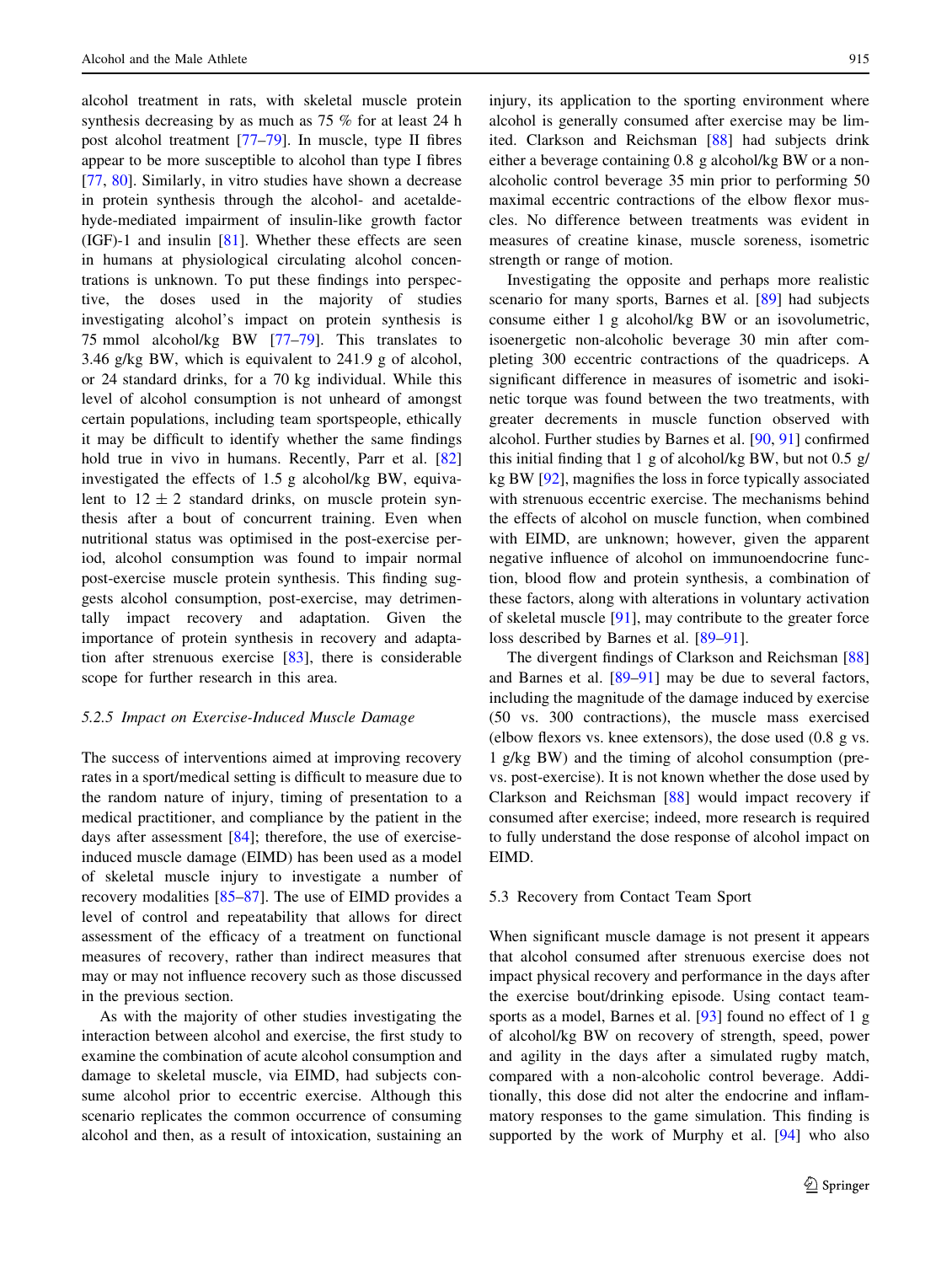<span id="page-7-0"></span>reported no effect of the same dose of alcohol on recovery when consumed after a competitive game of rugby league.

Careful control over diet and alcohol consumption in these studies provides scientific rigour necessary to further our understanding of the impact of alcohol in the postexercise/competition environment; however, the doses used and control of the social environment does not provide a realistic setting to fully understand how alcohol is consumed and how it may subsequently influence recovery and performance after sport/exercise. To avoid such limitations, Prentice et al. [\[95\]](#page-9-0) used a naturalistic approach to observe 'normal' alcohol use by a group of rugby players after a competitive game. The effects of this behaviour on hydration, strength, power and repeated sprint ability were compared with a group of players undertaking a controlled, optimal recovery strategy. Subjects in this study reported consuming  $\sim$  20 standard drinks in a single drinking episode after a game; however, this behaviour had no impact on hydration status and measures of anaerobic performance in the 2 days after the game. A lack of change in anaerobic performance the day after alcohol consumption has previously been described by O'Brien [[96\]](#page-9-0); however, whether the hazardous alcohol consumption reported by Prentice et al. [\[95](#page-9-0)] impacts aerobic exercise, as previously reported by O'Brien [[96\]](#page-9-0), is currently unknown.

Alcohol consumption may be associated with decreased quality and duration of sleep, either directly through the impact of alcohol on the sleep process [\[97](#page-9-0)] or indirectly as a result of staying awake longer while consuming alcohol at night. While sleep deprivation may not alter anaerobic performance under normal circumstances [[98,](#page-10-0) [99\]](#page-10-0), partial sleep deprivation after a rugby league match has recently been shown to negatively affect lower body power output the next day [[100\]](#page-10-0). However, the hazardous alcohol use reported by Prentice et al. [[95\]](#page-9-0) was associated with a significant decrease in sleep hours, suggesting that, for anaerobic activities, the combination of heavy alcohol consumption and reduced sleep does not impact performance. More research is required to better understand the interaction between alcohol, sleep, and physical and cognitive performance.

# 6 Conclusions and Future Directions

Alcohol use by athletes often occurs during the postcompetition period at hazardous levels in excess of those seen in the general population. Such behaviour may increase the athlete's risk of alcohol-related illness and other harm while also detrimentally altering normal endocrine and immune function. Particularly important for males, in both athletic and general populations, is the reduced production of testosterone and subsequent effects on body composition, protein synthesis and muscular adaptation/regeneration; these effects are likely to inhibit recovery and adaptation to exercise. Low doses of alcohol, approximately 0.5 g/kg BW, post-exercise are unlikely to be detrimental to repletion of glycogen, rehydration and muscle injury; however, the effects of alcohol are dependent on the timing of consumption, nutritional status and the priority given to optimal rates of recovery. Higher doses, around 1 g/kg BW, should be avoided if injury to skeletal muscle has occurred. While very high, hazardous doses of alcohol consumed after strenuous exercise may not directly impact performance in the days after exercise, such bingeing behaviour is associated with long-term physical, psychological and social harm [5] and should therefore be avoided; it should be remembered that alcohol is a poison and as such should be treated as one. While less likely to occur than drinking large volumes of alcohol after sports, the consumption of even low doses of alcohol prior to athletic endeavour should be discouraged due to the ergolytic effects of alcohol on endurance performance.

Future research should investigate the effects alcohol has on recovery and performance in female athletes as very little information currently exists on this topic. Further research into the effects of both chronic and acute alcohol consumption, at levels relevant to the athletic population, on adaptation to exercise, particularly protein synthesis, and immune function are required so a more complete recommendation can be made on the safe use of alcohol by athletes.

Acknowledgments The author would like to acknowledge the support, guidance and contributions of Dr. Toby Mündel and Professor Stephen R. Stannard towards the development of this topic of research. The author has no conflicts of interest that are directly relevant to the content of this manuscript.

No sources of funding were used to assist in the preparation of this review.

### References

- 1. World Health Organization. Global status report on alcohol and health. Geneva: World Health Organization; 2011.
- 2. International Centre for Alcohol Policies international drinking guidelines. IPAC Reports 2003. [http://www.icap.org/LinkClick.](http://www.icap.org/LinkClick.aspx?fileticket=KtXj8PGibT8%3d&tabid=75) [aspx?fileticket=KtXj8PGibT8%3d&tabid=75.](http://www.icap.org/LinkClick.aspx?fileticket=KtXj8PGibT8%3d&tabid=75) Accessed 19 Nov 2013.
- 3. Corrao G, Bagnardi V, Zambon A, et al. A meta-analysis of alcohol consumption and the risk of 15 diseases. Prev Med. 2004;38(5):613–9.
- 4. Rehm J, Mathers C, Popova S, et al. Global burden of disease and injury and economic cost attributable to alcohol use and alcohol-use disorders. Lancet. 2009;373(9682):2223–33.
- 5. Moss HB. The impact of alcohol on society: a brief overview. Soc Work Public Health. 2013;28(3–4):175–7.
- 6. Dunn M, Thomas JO, Swift W, et al. Recreational substance use among elite Australian athletes. Drug Alcohol Rev. 2011;30(1):63–8.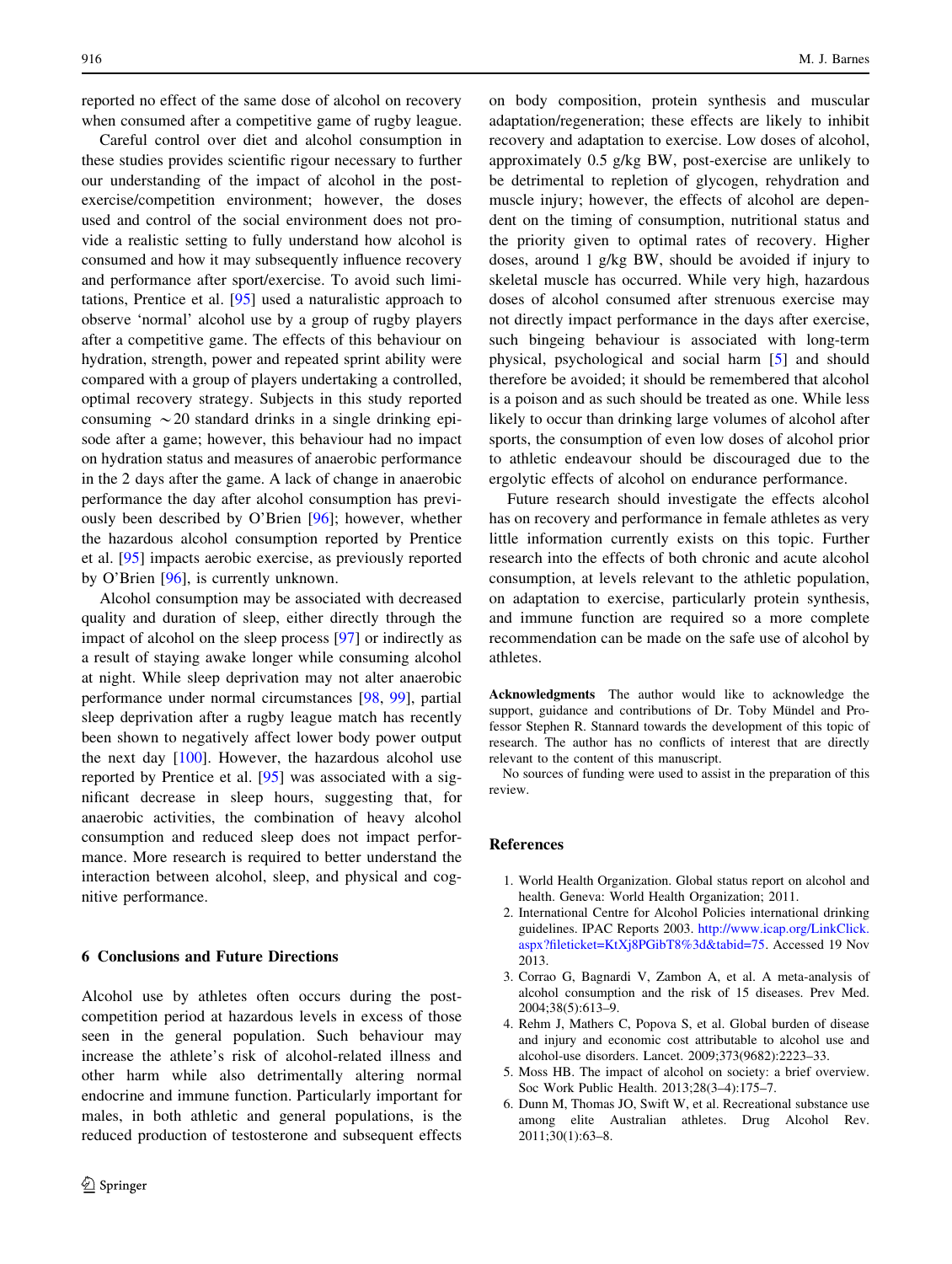- <span id="page-8-0"></span>7. Ford JA. Alcohol use among college students: a comparison of athletes and nonathletes. Subst Use Misuse. 2007;42(9): 1367–77.
- 8. Nelson TF, Wechsler H. Alcohol and college athletes. Med Sci Sports Exerc. 2001;33(1):43–7.
- 9. Wechsler H, Davenport AE, Dowdall GW, et al. Binge drinking, tobacco, and illicit drug use and involvement in college athletics: a survey of students at 140 American colleges. J Am Coll Health. 1997;45(5):195–200.
- 10. Lorente FO, Peretti-Watel P, Griffet J, et al. Alcohol use and intoxication in sport university students. Alcohol Alcohol. 2003;38(5):427–30.
- 11. Dawson DA, Grant BF, Stinson FS, et al. Another look at heavy episodic drinking and alcohol use disorders among college and noncollege youth. J Stud Alcohol. 2004;65(4):477–88.
- 12. Karam E, Kypri K, Salamoun M. Alcohol use among college students: an international perspective. Curr Opin Psychiatr. 2007;20(3):213–21.
- 13. Kypri K, Cronin M, Wright CS. Do university students drink more hazardously than their non-student peers? Addiction. 2005;100(5):713–4.
- 14. O'Brien KS, Ali A, Cotter JD, et al. Hazardous drinking in New Zealand sportspeople: level of sporting participation and drinking motives. Alcohol Alcohol. 2007;42(4):376–82.
- 15. O'Brien KS, Blackie JM, Hunter JA. Hazardous drinking in elite New Zealand sportspeople. Alcohol Alcohol. 2005;40(3): 239–41.
- 16. O'Farrell A, Allwright S, Kenny S, et al. Alcohol use among amateur sportsmen in Ireland. BMC Res Notes. 2010;3(1): 313–20.
- 17. Martinsen M, Sundgot-Borgen J. Adolescent elite athletes' cigarette smoking, use of snus, and alcohol. Scand J Med Sci Sports. 2012;24:439–46.
- 18. Lawson JS, Evans AR. Prodigious alcohol consumption by Australian rugby league footballers. Drug Alcohol Rev. 1992;11(2):193–5.
- 19. O'Brien CP, Lyons F. Alcohol and the athlete. Sports Med. 2000;29(5):295–300.
- 20. Quarrie KL, Feehan M, Waller AE, et al. The New Zealand rugby injury and performance project: alcohol use patterns within a cohort of rugby players. Addiction. 1996;91(12): 1865–8.
- 21. Burke LM, Gollan RA, Read RS. Dietary intakes and food use of groups of elite Australian male athletes. Int J Sport Nutr. 1991;1(4):378–94.
- 22. Dietze PM, Fitzgerald JL, Jenkinson RA. Drinking by professional Australian Football League (AFL) players: prevalence and correlates of risk. Med J Aust. 2008;189(9):479–83.
- 23. Snow P, Munro G. Alcohol consumption in amateur Australian Rules football clubs: evidence from a rural region. Health Promot J Australia. 2000;10(3):237–43.
- 24. Snow P, Munro G. Alcohol (mis)use in metropolitan amateur football clubs. ACHPER Healthy Lifestyles J. 2006;53(2):7–11.
- 25. American College of Sports Medicine. Alcohol use in sports. Med Sci Sports Exerc. 1982;14(6):ix–xi.
- 26. Eichner ER. Ergolytic drugs in medicine and sports. Am J Med. 1993;94(2):205–11.
- 27. Lecoultre V, Schutz Y. Effect of a small dose of alcohol on the endurance performance of trained cyclists. Alcohol Alcohol. 2009;44(3):278–83.
- 28. Kendrick ZV, Affrime MB, Lowenthal DT. Effects of caffeine or ethanol on treadmill performance and metabolic response of well-trained men. Int J Clin Pharmacol Ther. 1994;32(10): 536–41.
- 29. McNaughton L, Preece D. Alcohol and its effects on sprint and middle distance running. Br J Sports Med. 1986;20(2):56–9.
- 30. Poulsen MB, Jakobsen J, Aagaard NK, et al. Motor performance during and following acute alcohol intoxication in healthy nonalcoholic subjects. Eur J Appl Physiol. 2007;101(4):513–23.
- 31. Garrett WE. Muscle strain injuries: clinical and basic aspects. Med Sci Sports Exerc. 1990;22(4):436–43.
- 32. Reilly T, Ekblom B. The use of recovery methods post-exercise. J Sports Sci. 2005;23(6):619–27.
- 33. Maughan RJ, Burke LM. Handbook of sports medicine and science: sports nutrition. Oxford: Blackwell Sciences Ltd; 2002.
- 34. Armstrong LE, Costill DL, Fink WJ. Influence of diureticinduced dehydration on competitive running performance. Med Sci Sports Exerc. 1985;17(4):456–61.
- 35. Maughan RJ, Owen JH, Shirreffs SM, et al. Post-exercise rehydration in man: effects of electrolyte addition to ingested fluids. Eur J Appl Physiol. 1994;69(3):209–15.
- 36. Eggleton MG. The diuretic action of alcohol in man. J Physiol. 1942;101(2):172–91.
- 37. Eisenhofer G, Johnson RH. Effect of ethanol ingestion on plasma vasopressin and water balance in humans. Am J Physiol. 1982;242(5):R522–7.
- 38. Rubini ME, Kleeman CR, Lamdin E. Studies on alcohol diuresis. I: the effect of ethyl alcohol ingestion on water, electrolyte and acidbase metabolism. J Clin Invest. 1955;34(3):439–47.
- 39. Kleeman CR, Rubini ME, Lamdin E, et al. Studies on alcohol diuresis. II: the evaluation of ethyl alcohol as an inhibitor of the neurohypophysis. J Clin Invest. 1955;34(3):448–55.
- 40. Hobson RM, Maughan RJ. Hydration status and the diuretic action of a small dose of alcohol. Alcohol Alcohol. 2010;45(4): 366–73.
- 41. Shirreffs SM, Maughan RJ. Restoration of fluid balance after exercise-induced dehydration: effects of alcohol consumption. J Appl Physiol. 1997;83(4):1152–8.
- 42. Lieber CS. Metabolism of alcohol. Clin Liver Dis. 2005;9(1):  $1 - 35$
- 43. Juhlin-Dannfelt A, Ahlborg G, Hagenfeldt L, et al. Influence of ethanol on splanchnic and skeletal muscle substrate turnover during prolonged exercise in man. Am J Physiol. 1977;233(3): E195–202.
- 44. Jorfeldt L, Juhlin-Dannfelt A. The influence of ethanol on splanchnic and skeletal muscle metabolism in man. Metabolism. 1978;27(1):97–106.
- 45. Burke LM, Collier GR, Broad EM, et al. Effect of alcohol intake on muscle glycogen storage after prolonged exercise. J Appl Physiol. 2003;95(3):983–90.
- 46. Gill ND, Beaven CM, Cook C. Effectiveness of post-match recovery strategies in rugby players. Br J Sports Med. 2006;40(3):260–3.
- 47. Taylor DC, Dalton JD, Seaber AV, et al. Experimental muscle strain injury. Am J Sport Med. 1993;21(2):190–4.
- 48. Giannoudis P. Current concepts of the inflammatory response after major trauma: an update. Injury. 2003;34(6):397–404.
- 49. Greiffenstein P, Greiffenstein P, Stouwe CV, et al. Alcoholbinge prior to trauma-hemorrhage results in sustained derangement of host inflammatory responses during recovery. Alcohol Clin Exp Res. 2007;31(6):220A-A.
- 50. Szabo G. Consequences of alcohol consumption on host defence. Alcohol Alcohol. 1999;34(6):830–41.
- 51. Zhao XJ, Marrero L, Song K, et al. Acute alcohol inhibits TNF- $\alpha$  processing in human monocytes by inhibiting TNF/TNF- $\alpha$ converting enzyme interactions in the cell membrane. J Immunol. 2003;170(6):2923–31.
- 52. Szabo G, Mandrekar P, Girouard L, et al. Regulation of human monocyte functions by acute ethanol treatment: decreased tumor necrosis factora, Interleukin- $1\beta$  and elevated interleukin-10, and transforming growth factor- $\beta$  production. Alcohol Clin Exp Res. 1996;20(5):900–7.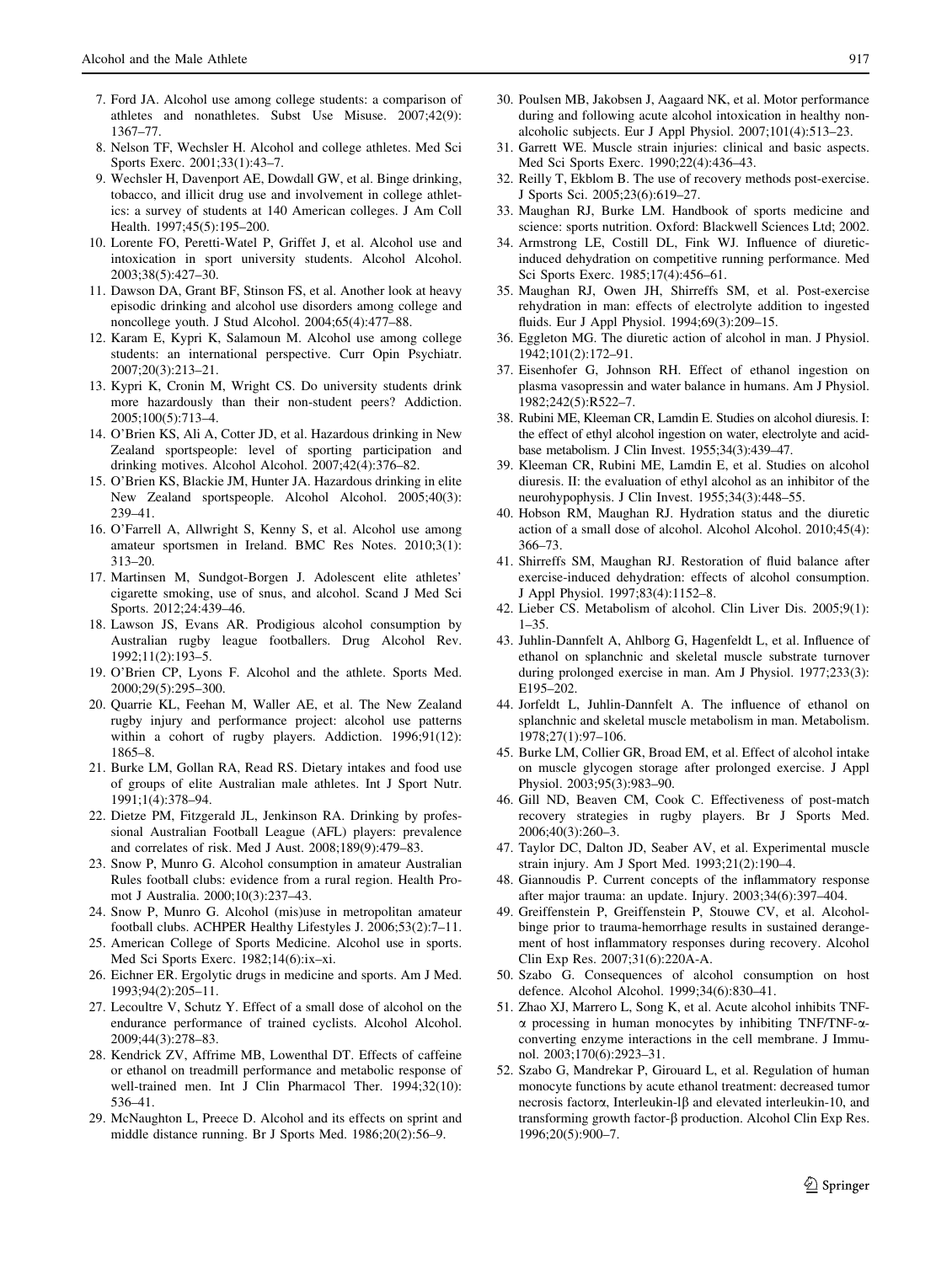- <span id="page-9-0"></span>53. Saeed RW, Varma S, Peng T, et al. Ethanol blocks leukocyte recruitment and endothelial cell activation in vivo and in vitro. J Immunol. 2004;173(10):6376–83.
- 54. Fitzgerald DJ, Radek KA, Chaar M, et al. Effects of acute ethanol exposure on the early inflammatory response after excisional injury. Alcohol Clin Exp Res. 2007;31(2):317–23.
- 55. Goral J, Choudhry MA, Kovacs EJ. Acute ethanol exposure inhibits macrophage IL-6 production: role of p38 and ERK1/2 MAPK. J Leukoc Biol. 2004;75(3):553–9.
- 56. Szabo G. Monocytes, alcohol use, and altered immunity. Alcohol Clin Exp Res. 1998;22(s5):216S–9S.
- 57. Szabo G, Verma BK, Fogarasi M, et al. Induction of transforming growth factor-beta and prostaglandin E2 production by ethanol in human monocytes. J Leukoc Biol. 1992;52(6): 602–10.
- 58. Patel M, Keshavarzian A, Kottapalli V, et al. Human neutrophil functions are inhibited in vitro by clinically relevant ethanol concentrations. Alcohol Clin Exp Res. 1996;20(2):275–83.
- 59. Szabo G, Mandrekar P. A recent perspective on alcohol, immunity, and host defense. Alcohol Clin Exp Res. 2009;33(2): 220–32.
- 60. Pedersen BK, Hoffman-Goetz L. Exercise and the immune system: regulation, integration, and adaptation. Physiol Rev. 2000;80(3):1055–81.
- 61. Barnett A. Using recovery modalities between training sessions in elite athletes: does it help? Sports Med. 2006;36(9):781–96.
- 62. Maughan RJ. Alcohol and football. J Sports Sci. 2006;24(7): 741–8.
- 63. Fewings J, Hanna M, Walsh J, et al. The effects of ethyl alcohol on the blood vessels of the hand and forearm in man. Br J Pharmacol Chemother. 1966;27(1):93–106.
- 64. Gillespie J. Vasodilator properties of alcohol. Br Med J. 1967;2(5547):274–7.
- 65. Bilello J, McCray V, Davis J, et al. Acute ethanol intoxication and the trauma patient: hemodynamic pitfalls. World J Surg. 2011;35:2149–53.
- 66. Brodner RA, van Gilder JC, Collins WF Jr. Experimental spinal cord trauma: potentiation by alcohol. J Trauma. 1981;21(2): 124–9.
- 67. Flamm ES, Demopoulos HB, Seligman ML, et al. Ethanol potentiation of central nervous system trauma. J Neurosurg. 1977;46(3):328–35.
- 68. Messingham KAN, Faunce DE, Kovacs EJ. Alcohol, injury, and cellular immunity. Alcohol. 2002;28(3):137–49.
- 69. Cicero TJ. Neuroendocrinological effects of alcohol. Annu Rev Med. 1981;32(1):123–42.
- 70. Emanuele MA, Emanuele NV. Alcohol's effects on male reproduction. Alcohol Health Res World. 1998;22:195–201.
- 71. Sarkola T, Eriksson C. Testosterone increases in men after a low dose of alcohol. Alcohol Clin Exp Res. 2003;27(4):682–5.
- 72. Demling RH. The role of anabolic hormones for wound healing in catabolic states. J Burns Wounds. 2005;4:46–62.
- 73. Lynch GS, Schertzer JD, Ryall JG. Anabolic agents for improving muscle regeneration and function after injury. Clin Exp Pharmacol Physiol. 2008;35(7):852–8.
- 74. Heikkonen E, Ylikahri R, Roine R, et al. The combined effect of alcohol and physical exercise on serum testosterone, luteinizing hormone, and cortisol in males. Alcohol Clin Exp Res. 1996;20(4):711–6.
- 75. Koziris LP, Kraemer WJ, Gordon SE, et al. Effect of acute postexercise ethanol intoxication on the neuroendocrine response to resistance exercise. J Appl Physiol. 2000;88:165–72.
- 76. Vingren JL, Hill DW, Buddhadev H, et al. Post-resistance exercise ethanol ingestion and acute testosterone bioavailability. Med Sci Sports Exerc. 2013;45:1825–32.
- 77. Reilly ME, Mantle D, Richardson PJ, et al. Studies on the timecourse of ethanol's acute effects on skeletal muscle protein synthesis: comparison with acute changes in proteolytic activity. Alcohol Clin Exp Res. 1997;21(5):792–8.
- 78. Preedy VR, Duane P, Peters TJ. Comparison of the acute effects of ethanol on liver and skeletal muscle protein synthesis in the rat. Alcohol Alcohol. 1988;23(2):155–62.
- 79. Tiernan JM, Ward LC. Acute effects of ethanol on protein synthesis in the rat. Alcohol Alcohol. 1986;21(2):171–9.
- 80. Preedy VR, Keating JW, Peters TJ. The acute effects of ethanol and acetaldehyde on rates of protein synthesis in type I and type II fibre-rich skeletal muscles of the rat. Alcohol Alcohol. 1992;27(3):241–51.
- 81. Hong-Brown LQ, Frost RA, Lang CH. Alcohol impairs protein synthesis and degradation in cultured skeletal muscle cells. Alcohol Clin Exp Res. 2001;25(9):1373–82.
- 82. Parr EB, Camera DM, Areta JL, et al. Alcohol ingestion impairs maximal post-exercise rates of myofibrillar protein synthesis following a single bout of concurrent training. PLoS ONE. 2014;9(2):e88384.
- 83. Rennie MJ, Tipton KD. Protein and amino acid metabolism during and after exercise and the effects of nutrition. Annu Rev Nutr. 2000;20(1):457–83.
- 84. Bleakley C, McDonough S, MacAuley D. The use of ice in the treatment of acute soft-tissue injury: a systematic review of randomized controlled trials. Am J Sport Med. 2004;32(1):251–61.
- 85. Barnes MJ, Perry BG, Mündel T, et al. The effects of vibration therapy on muscle force loss following eccentrically induced muscle damage. Eur J Appl Physiol. 2012;112(3):1189–94.
- 86. Jakeman JR, Byrne C, Eston RG. Lower limb compression garment improves recovery from exercise-induced muscle damage in young, active females. Eur J Appl Physiol. 2010;109(6):1137–44.
- 87. Eston R, Peters D. Effects of cold water immersion on the symptoms of exercise-induced muscle damage. J Sports Sci. 1999;17(3):231–8.
- 88. Clarkson PM, Reichsman F. The effect of ethanol on exerciseinduced muscle damage. J Stud Alcohol. 1990;51(1):19–23.
- 89. Barnes MJ, Mündel T, Stannard SR. Acute alcohol consumption aggravates the decline in muscle performance following strenuous eccentric exercise. J Sci Med Sport. 2010;13(1):189–93.
- 90. Barnes MJ, Mündel T, Stannard SR. Post-exercise alcohol ingestion exacerbates eccentric-exercise induced losses in performance. Eur J Appl Physiol. 2010;108(5):1009–14.
- 91. Barnes MJ, Mündel T, Stannard SR. The effects of acute alcohol consumption and eccentric muscle damage on neuromuscular function. Appl Physiol Nutr Metab. 2011;37(1):63–71.
- 92. Barnes MJ, Mündel T, Stannard SR. A low dose of alcohol does not impact skeletal muscle performance after exercise-induced muscle damage. Eur J Appl Physiol. 2011;111(4):725–9.
- 93. Barnes MJ, Mundel T, Stannard SR. The effects of acute alcohol consumption on recovery from a simulated rugby match. J Sports Sci. 2012;30(3):295–304.
- 94. Murphy A, Snape A, Minett GM, et al. The effect of post-match alcohol ingestion on recovery from competitive rugby league matches. J Strength Cond Res. 2013;27(5):1304–12.
- 95. Prentice C, Stannard SR, Barnes MJ. The effects of binge drinking behaviour on recovery and performance after a rugby match. J Sci Med Sport. 2013;17(2):244–8.
- 96. O'Brien CP. The hangover effect of alcohol on aerobic and anaerobic performance on a rugby population. J Sports Sci. 1992;10:139–205.
- 97. Roehrs T, Roth T. Sleep, sleepiness, sleep disorders and alcohol use and abuse. Sleep Med Rev. 2001;5(4):287–97.